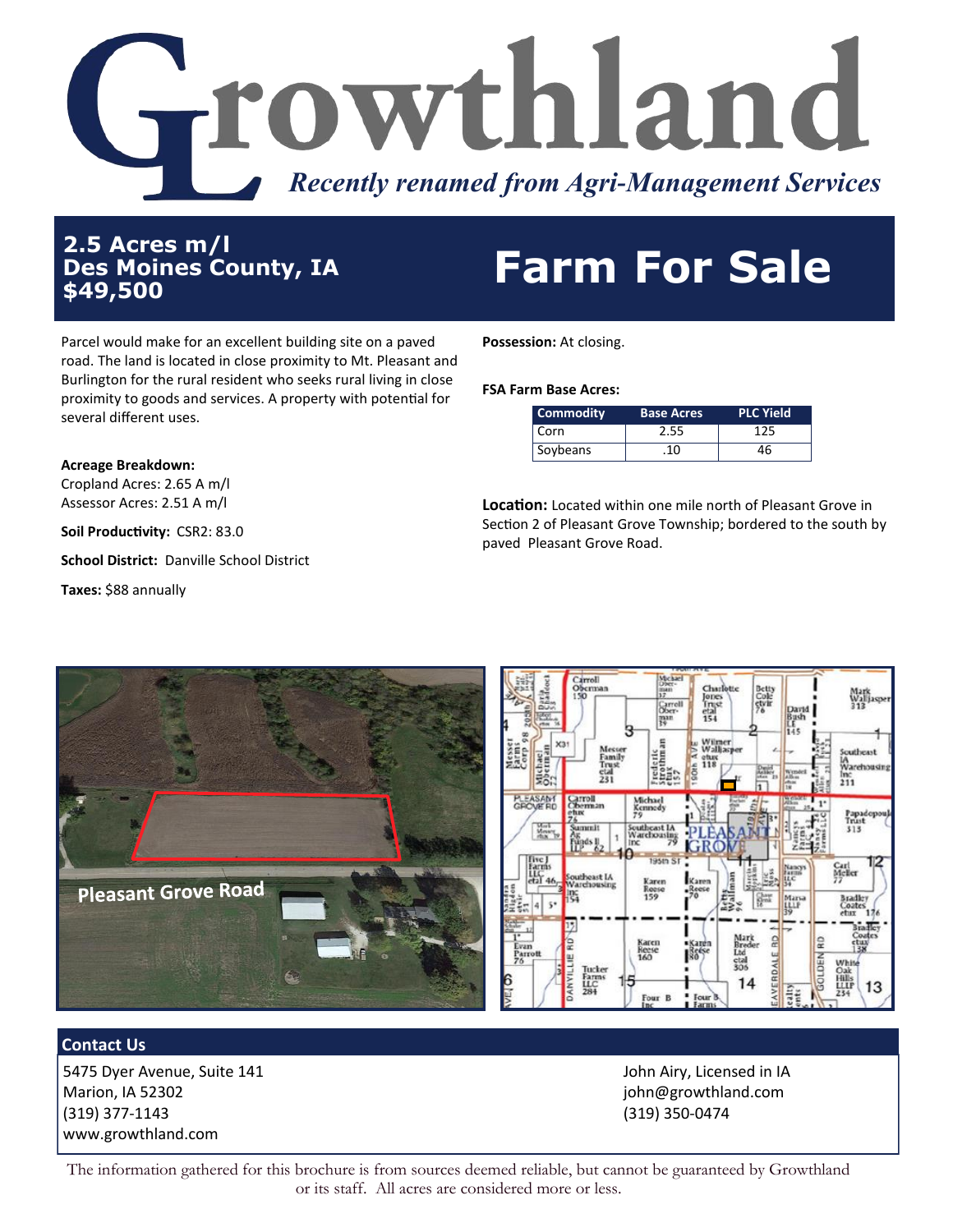



**FSA Map Cropland Soil Map - CSR2**



| Code                    | <b>Soil Description</b>                          | <b>Acres</b> | $\mid$ % of field | CSR <sub>2</sub> | $CSR2*$ |
|-------------------------|--------------------------------------------------|--------------|-------------------|------------------|---------|
| 76B                     | Ladoga silt loam, 2 to 5 percent slopes          | 1.88         | 74.3%             |                  | 86      |
| 76C2                    | Ladoga silt loam, 5 to 9 percent slopes, eroded  | 0.38         | 15.0%             |                  | 75      |
| 80C2                    | Clinton silt loam, 5 to 9 percent slopes, eroded | 0.16         | 6.3%              |                  | 69      |
| 75                      | Givin silt loam, 1 to 3 percent slopes           | 0.11         | 4.3%              |                  | 80      |
| <b>Weighted Average</b> |                                                  |              |                   | 83.0             |         |



The information gathered for this brochure is from sources deemed reliable, but cannot be guaranteed by Growthland or its staff. All acres are considered more or less.